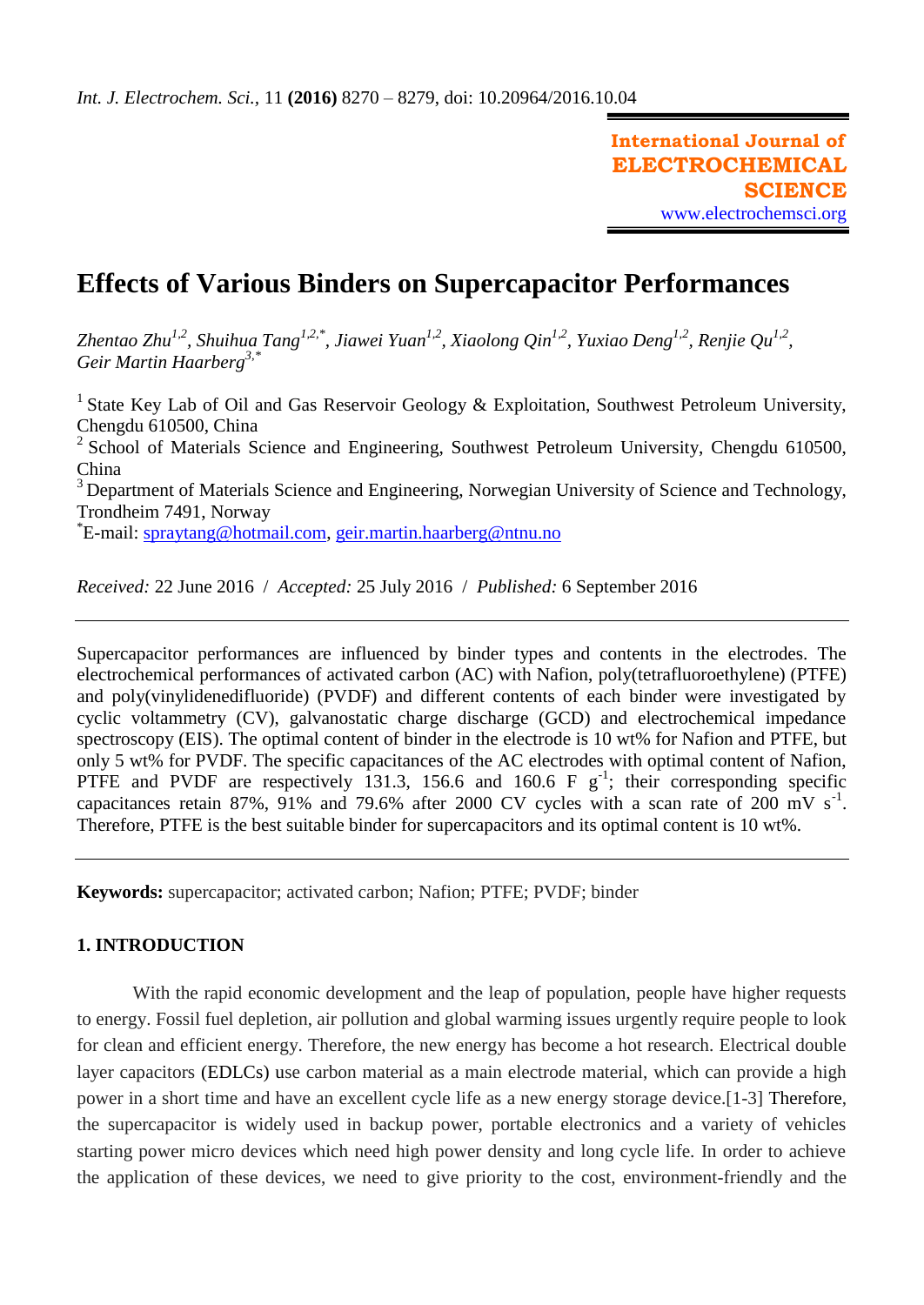feasibility of industrial production. Electrodes are usually fabricated by brushing or printing electrode paste or slurry on a substrate such as nickel foam (NF), electrode paste or slurry is prepared by ultrasonically stirring a mixture of active materials, conductive agents and binders. Binders play roles of binding active material and conductive agent together and also cohering with electrode material substrates, to avoid active materials falling off during the electrode working. The role of the binder should provide enough strengthen during the electrode formation and appropriate pore sizes. However, cohesive agents or binders inevitably cover some surface areas or pores of active materials. Thus, the properties of binders and their contents in the electrodes will directly influence electrochemical performances of supercapacitors. How to choose a suitable binder is important.

$$
\substack{-(CF_2CF_2)_x (CFCF_2)_y\\O-CF_2CF_2CF_2-O-CF_2CF_2-SO_3\cdot Na^+}\\\quad+ CF_2CF_2+_n\\ \quad+ CH_2CF_2)_n}\\
$$

**Figure 1.** Chemical structures of Nafion (Left), PTFE (Middle) and PVDF (Right).

Various binders have different properties. Poly(tetrafluoroethylene) (PTFE) only has a  $CF_2-CF_2$ unit as shown in Figure 1 (Middle), which demonstrates excellent chemical stability. However, it has properties of hydrophobicity and insulation, which are unfavorable for electrodes to get wetted by electrolytes and lead to an increase of internal resistances.[4-6] Perfluorosulfonic acid-PTFE copolymer (Nafion) has been widely applied in proton exchange membrane fuel cells, and it was firstly used as a binder in supercapacitors.[7] The chemical structure of Nafion is shown in Figure 1(Left). It is divided into two parts: a hydrophobic PTFE skeleton and a hydrophilic ion exchange group (sulfonic acid group) branches, which makes Nafion with good chemical stability and excellent hydrophilicity.[8-9] However, Nafion is much more expensive than PTFE. Poly(vinylidenedifluoride) (PVDF) consists of a  $CH_2-CF_2$  unit, as shown in Figure 1 (Right). The polymer has a typical stability of fluoropolymers but interactive groups will produce a unique polarity, thus results in its good chemical and oxidative resistances, poor hydrophilicity and significant swelling property in the electrolyte.[10- 11] Dong J *et al* in order to effectively fabricate and use  $MnO<sub>2</sub>$  in supercapacitors, a graphene/PVDF composite binder has been designed and fabricated, which shows high specific capacitance and excellent cycling stability.[12]

Laforgue *et al* investigated carboxymethylcellulose (CMC), PVDF and PTFE. PVDF and PTFE conferred good mechanical properties but isolate the active materials from the current collector. CMC maintained the electrochemical properties of the polymers but the mechanical property was quite poor and could not be used above 40 °C with any water and oxygen.[13] So CMC/PTFE was used and exhibited a lower resistivity and an improved mechanical properties.[14]

A polyvinylidene chloride (PVDC) was also used as a binder. The electrode consists of a composition of 70 wt% SWNTs and 30 wt% PVDC binder. The performance of PVDC binder is better than that of polyvinyl alcohol with an optimized composition.[15]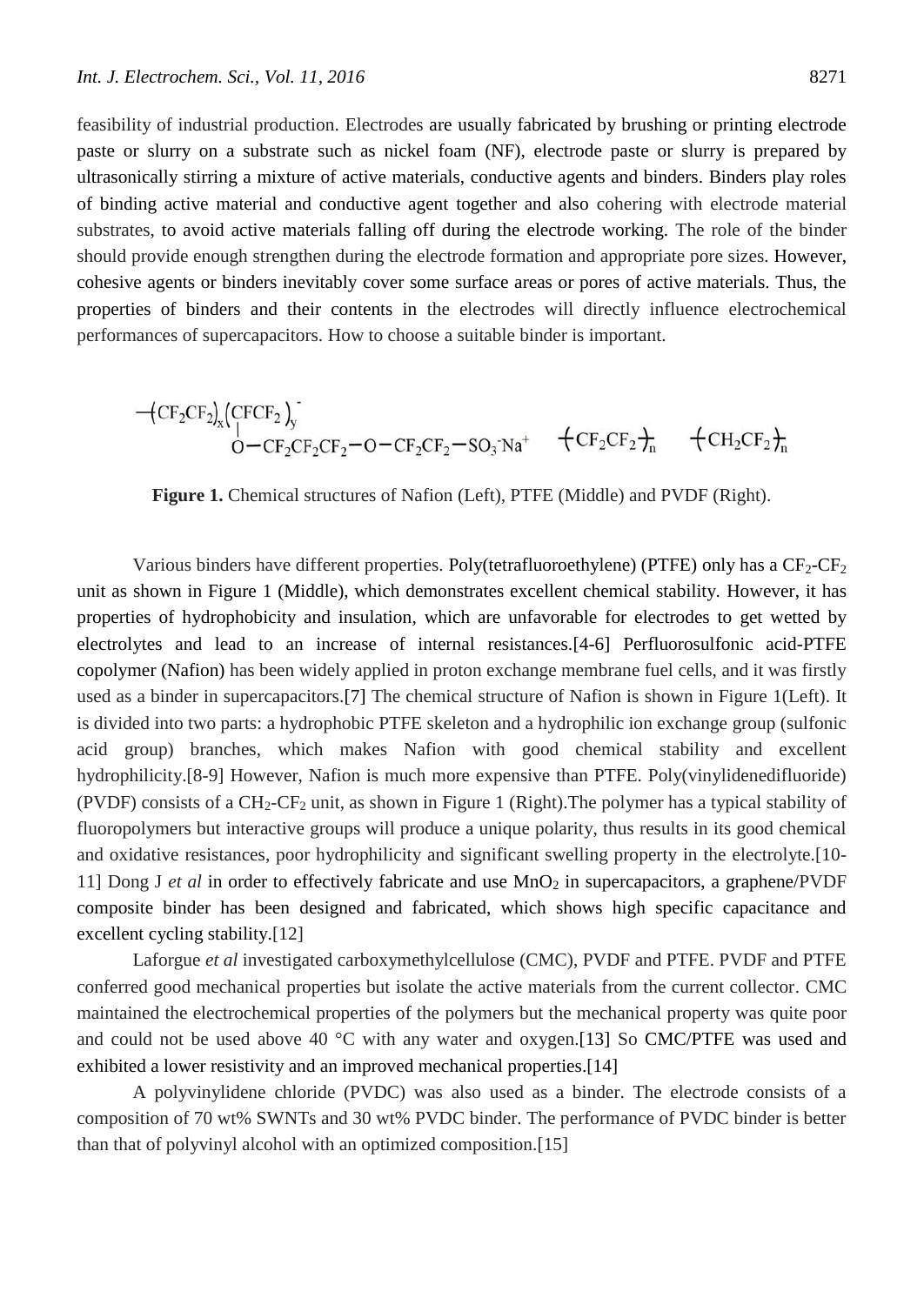Sulfonated polyetheretherketone (SPEEK) was synthesized by sulphonation and used as solidstate electrolyte, binder and surfactant for supercapacitors. Reduced graphene dispersed by SPEEK (RGDS) was used as a conducting additive. The activated carbon//RGDS unit supercapacitor was tested from 1 to 8 A  $g^{-1}$  and its capacitance retention was 93%, no capacitance fading was observed after cycled over 5000 times at 5 A  $g^{-1}$  .[16]

Mixtures of polyvinylpyrrolidone/polyvinyl butyral (PVP/PVB) are good binders for the carbon electrodes in aqueous electrolyte supercapacitors. The AC electrodes with a mass ratio of 1.5:6 for AC/PVP/PVB are mechanically stable and water resistant. Compared to PVDF, the specific surface area of the assembled electrodes was 10% higher.[17]

This work aims at comparing the performance of AC electrode material based on Nafion, PTFE or PVDF binders. It has been observed that the PTFE based electrode performance better than the other two, also found that the optimal ratio of the three binder in the electrode material.

### **2. EXPERIMENTAL PART**

## *2.1. Electrode fabrication*

Nickel foam (NF, ~320 g m<sup>-2</sup> in area density, ~1.6 mm in thickness, Changsha Liyuan New Material Company) was used as the electrode substrate after subsequently washed with acetone, alcohol, and deionized water for 5 minutes in an ultrasonic bath. Activated carbon (AC) and carbon nanotubes (CNTs) were used as active material and conductive agent, respectively. 5 wt% Nafion solution (DuPont), 60 wt% PTFE (Sigma-Aldrich) and PVDF (Arkema) emulsion were respectively applied as a binder. The AC electrodes fabricated with different binders are denoted as AC-PTFE, AC-Nafion, and AC-PVDF. To fabricate an electrode, a typical procedure is as follows: a certain mass ratio of AC, CNTs and binder was ultrasonically mixed in ethanol, and then the homogeneous slurry was dropped onto the NF, repeated several times until a certain areal mass density was obtained. Then the electrode was placed in a vacuum at 60 °C for 2 hours to ensure binder completely cured. Later, the electrode was hot-pressed under 10 ton cm<sup>-2</sup> at 130 °C for 90 s before electrochemical tests. When optimize the binder content in the electrode, a fixed content of conductive agent is adopted, and only vary the proportion of AC and the binder.

## *2.2. Electrochemical measurements*

All electrochemical tests were conducted on a PG302N Autolab Potentiostat in 6 M KOH aqueous solution with a three-electrode configuration. The above electrode was used as the working electrode, a Pt coil and a saturated calomel electrode (SCE) were applied as a reference and a counter electrode, respectively. Cyclic voltammetry (CV) and galvanostatic charge–discharge (GCD) were performed to measure capacitive performances. The specific capacitance was calculated from the CV curves and discharging curves of GCD using the following equations: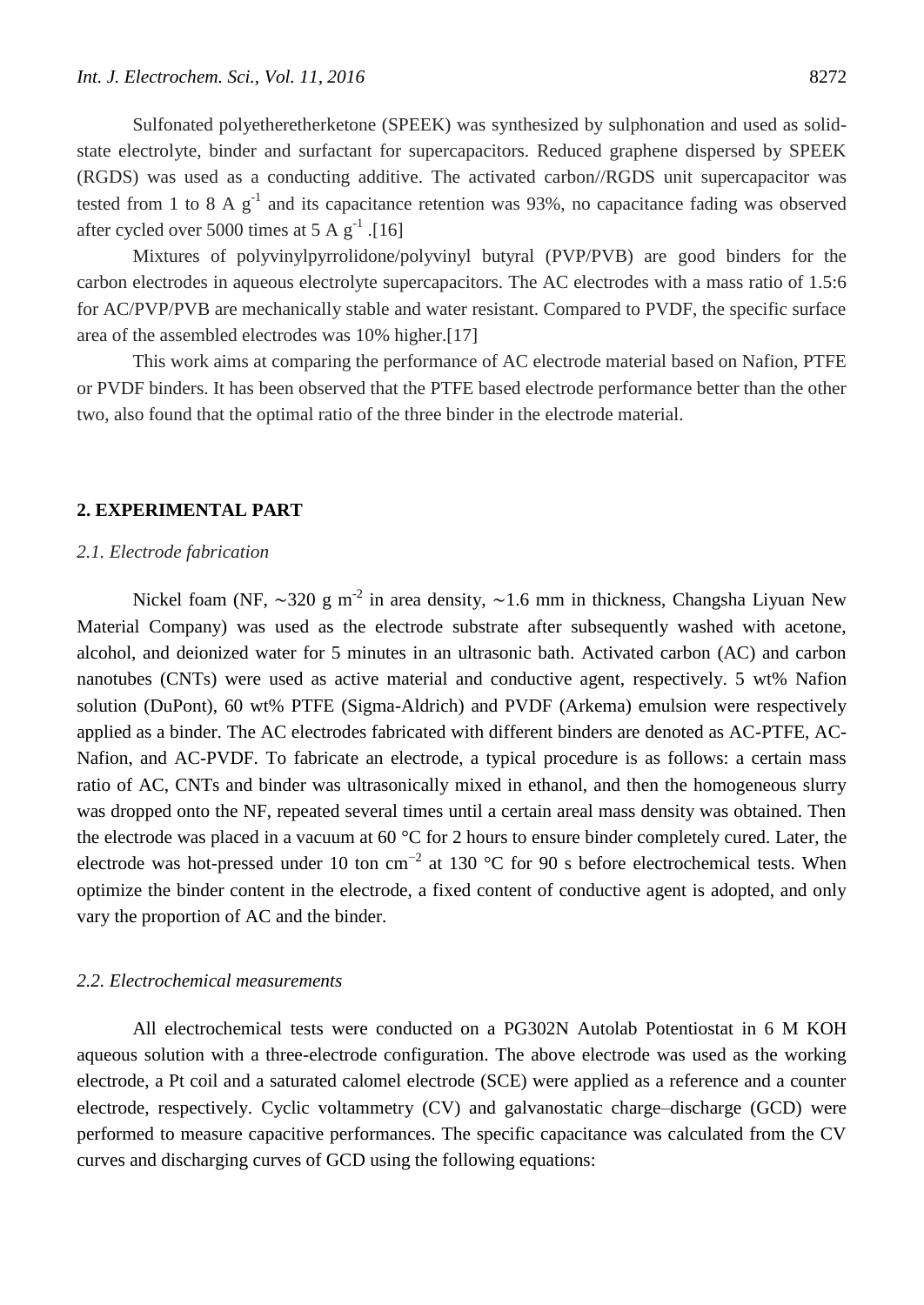$$
C_s = \frac{\int IdV}{m\,\nu\Delta V} \tag{1}
$$

Where  $C_s$  represents the specific capacitance (F  $g^{-1}$ ), *I* is the current (A), V is the potential (V), v is the potential scan rate (V s<sup>-1</sup>),  $\Delta V$  is the potential window (V), and m is the mass of the electroactive materials in the electrodes (g).

$$
C_s = \frac{l\Delta t}{m\Delta V} \tag{2}
$$

Where  $C_s$  represents the specific capacitance (F  $g^{-1}$ ), *I* is the discharge current (A), *t* is the discharge time (s), Δ*V* is the potential window (V), and m is the mass of the electroactive materials in the electrodes (g).

A life time test of the electrode was experienced for 2000 cycles with a CV scan rate of 200  $mV s<sup>-1</sup>$ . Electrochemical impedance spectroscopy (EIS) was recorded in the frequency range of 1 mHz to100 kHz at the open circuit potential.

### **3. RESULTS AND DISCUSSION**

Cyclic voltammetry (CV) is considered to be a suitable technique to characterize the capacitive behavior of any material. Figure 2 presents the CV curves of AC electrodes fabricated with the three binders in 6 mol  $L^{-1}$  KOH solution. In Figure 2(a), a common binder proportion of 5 wt% is used. We can see that a rectangular shape is displayed, which is typical for an electrical double-layer material. This is because AC stores charges by a mechanism of adsorption-desorption,[18-20] the electrochemical surface area and conductivity will decide the capacitive performances of the electrode. Under identical conditions, larger CV area means bigger specific capacitance, thus for the AC electrodes with different binders, the sequence of specific capacitance is AC-PVDF> AC-PTFE > AC-Nafion. According equation (2), the corresponding specific capacitances are 160.6 F  $g^{-1}$ , 121.4 F  $g^{-1}$ and 93.3 F  $g^{-1}$  for the three electrodes, respectively. The AC-PVDF electrode demonstrates biggest area of CV and maximum specific capacitance, which indicates that PVDF is a suitable binder under this condition with respect to specific capacitance. With increments of binder contents to 10 wt% and 20 wt% in the electrodes, the changes in the specific capacitances are shown in Figure 2(b) and Figure 2(c). The CV curves demonstrate similar shapes as those of 5 wt% binders. As the binder content is 10 wt%, the specific capacitances are 131.3 F  $g^{-1}$ , 156.6 F  $g^{-1}$ , and 142.9 F  $g^{-1}$  for the electrode with binder of Nafion, PTFE, and PVDF, respectively. AC-PTFE electrode has maximum specific capacitance. When assembling the supercapacitors, most scientific researchers prefer to use PTFE as a binder, but they do not optimize its proportion, so the capacitance of electrode material often cannot reach the expected results.[21-22] In this research, optimal binder content will be investigated. As the binder content increases to 20 wt%, the specific capacitances of the electrodes with different binders decrease. All data of the electrodes with different contents for three binders are listed in Table 1. For each binder, the specific capacitances of both AC-Nafion and AC-PTFE electrodes firstly increase with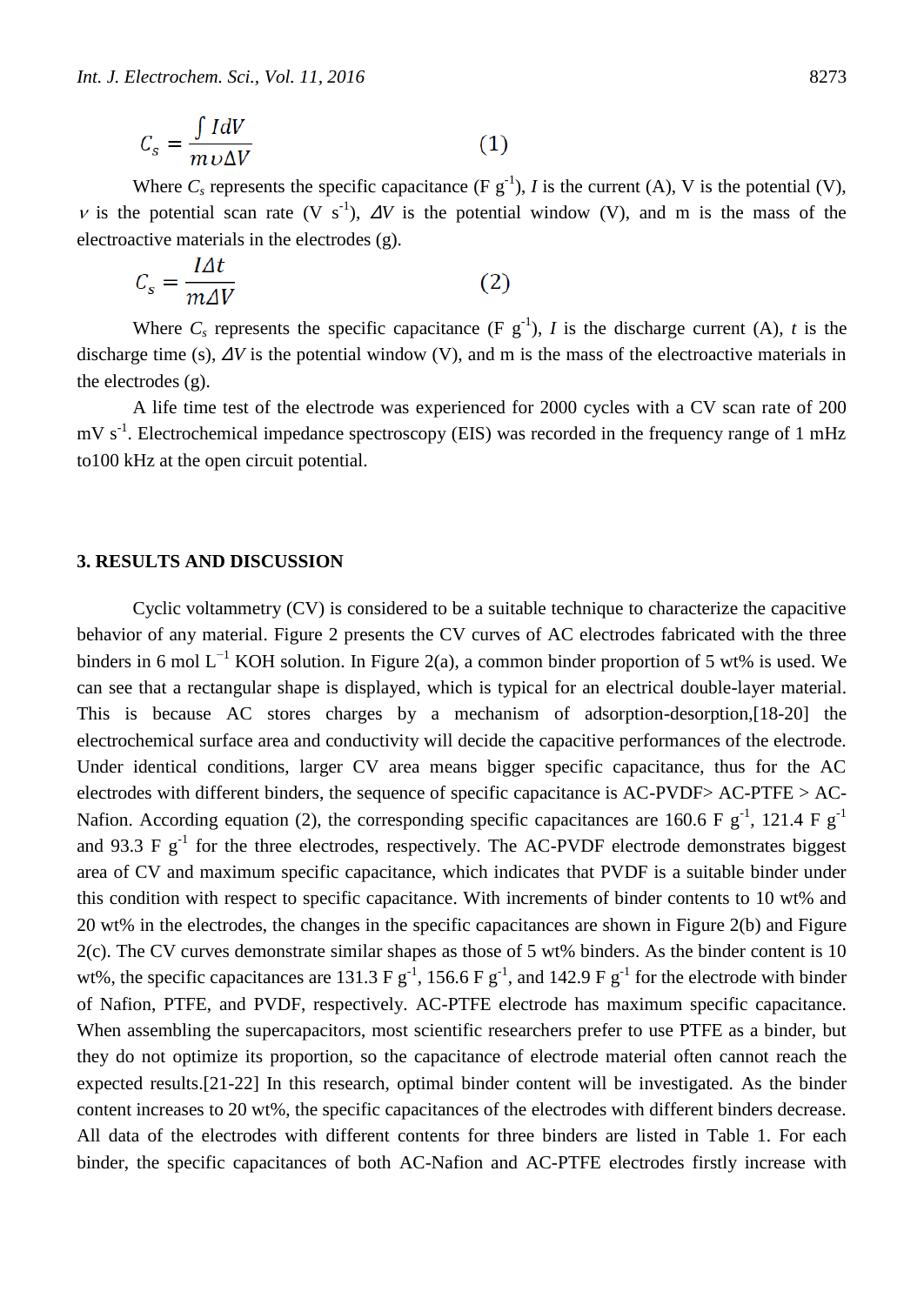content of binder, and then decrease with further increment, 10 wt% of addition is the optimal content. However, for the AC-PVDF electrode, the specific capacitance decreases with increase of binder content. So a less addition of PVDF is necessary to be investigated. 2 wt% PVDF is considered and the specific capacitance decreases to 105.5 F  $g^{-1}$ . Thus for PVDF, the optimal content is 5 wt%. The AC content in the electrode can be increased up to 90 or even 93%, but the mechanical properties of the electrodes decrease.[23]

**Table 1.** Specific capacitances of AC electrodes with various contents of three binders at scan rate of  $20 \text{ mV s}^{-1}$ .

| Content<br>Specific<br>capacitance | $2 wt\%$ | $5 wt\%$ | $10 wt\%$ | $20 wt\%$ |
|------------------------------------|----------|----------|-----------|-----------|
| Nafion                             | 90.4     | 93.3     | 131.3     | 89.0      |
| <b>PTFE</b>                        | 103.5    | 121.4    | 156.6     | 107.7     |
| <b>PVDF</b>                        | 105.5    | 160.6    | 142.9     | 125.0     |

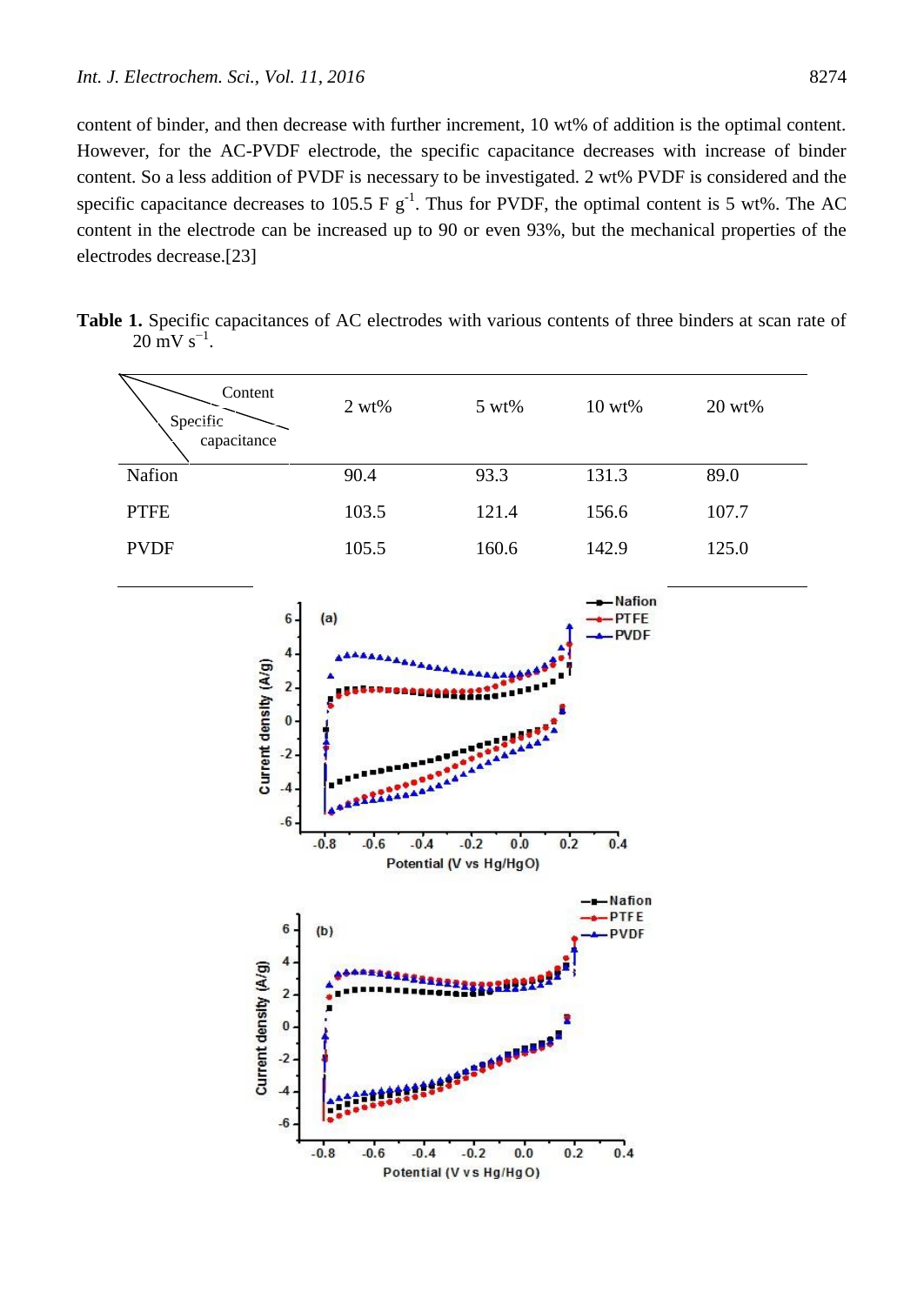

**Figure 2.** CV curves of AC electrodes with 5 wt% (a) 10 wt% (b) 20 wt% (c) of three binders at scan rate of 20 mV s<sup>-1</sup> in 6 mol L<sup>-1</sup> KOH solution.



**Figure 3.** Discharge curves of AC electrodes with different binders at  $2 \text{ A g}^{-1}$ . (10 wt% for Nafion and PTFE, 5 wt% for PVDF)

However, an excellent binder is required not only providing high specific capacitance, but also good adhesive property, excellent thermal, chemical and electrochemical stability for extraordinarily long cycles. Then the AC electrode with optimal ratio for each binder (10 wt% for Nafion and PTFE, 5 wt% for PVDF) is chosen to carry out galvanostatic charge–discharge test and life test. The GCD curves are displayed in Figure 3. The specific capacitances of the three electrodes with different binders are 116 F  $g^{-1}$  for Nafion, 124 F  $g^{-1}$  for PTFE and 80 F  $g^{-1}$  for PVDF at discharge current of 2 A  $g^{-1}$ . AC-PVDF electrode exhibits the smallest specific capacitance might be due to less stability of PVDF than Nafion and PTFE after CV tests. Commonly Nafion is used in fuel cells, PVDF is used in lithium ion batteries, and PTFE is used in supercapacitors. Three of them have good adhesive properties.

Judge from their structures, we can predict that chemical and electrochemical stabilities of PTFE are more excellent that those of Nafion and PVDF, because Nafion has branch chain and PVDF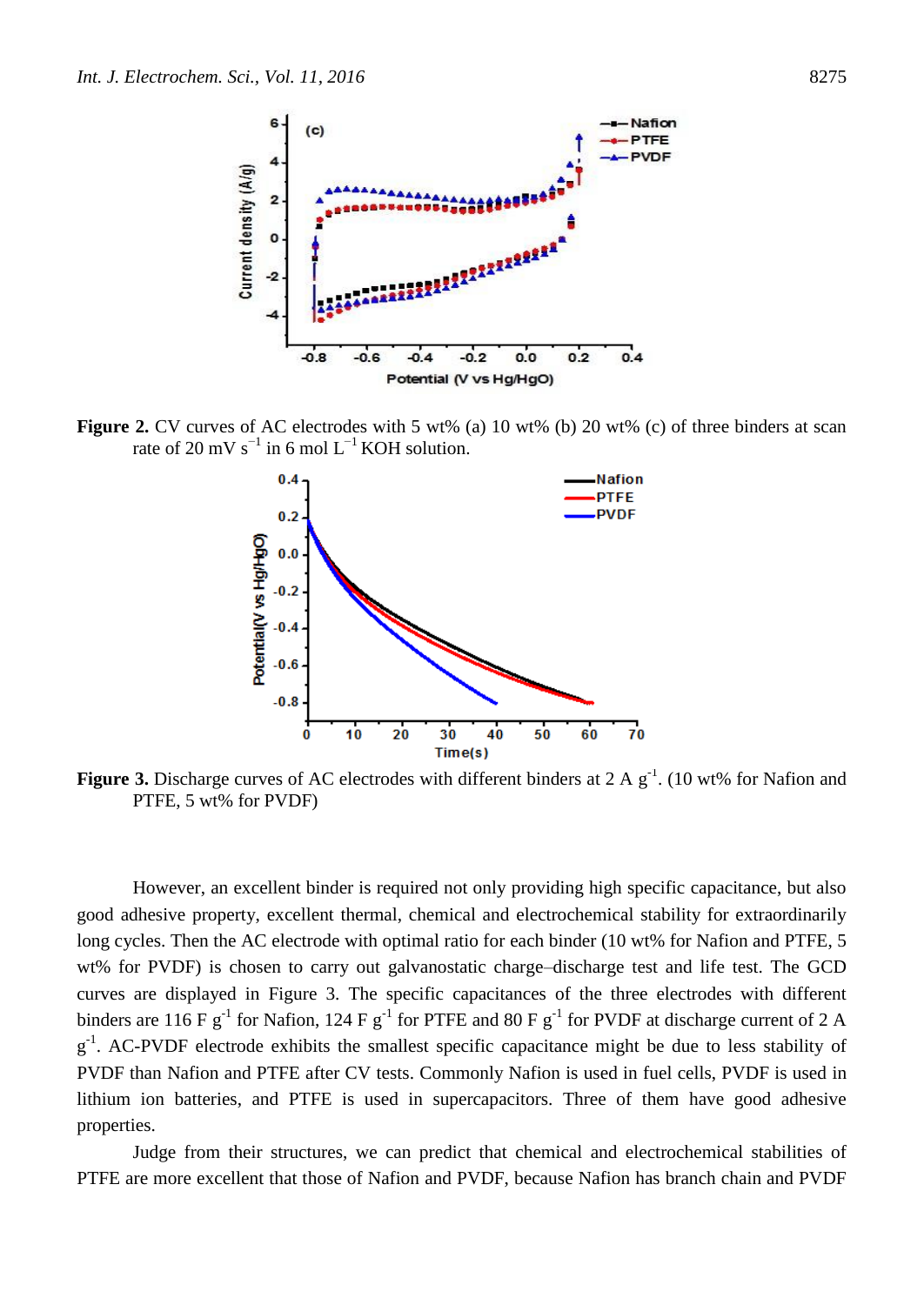is not completely fluoridated. Figure 4 illustrates the cycling stability of AC electrodes with three binders. At a rapid scan rate of 200 mV  $s^{-1}$ , the specific capacitances of AC electrodes with different binders are 71.9 F  $g^{-1}$ , 98.5 F  $g^{-1}$  and 98.2 F  $g^{-1}$  for AC-Nafion, AC-PTFE and AC-PVDF, respectively. After 2000 cycles, AC-PTFE electrode still remains a high value of 89.4 F  $g^{-1}$ , the capacitance retention is 90.8%, showing superior cycle stability. AC-PVDF electrode has better initial capacitive performance than AC-Nafion, but after 2000 cycles, the capacitance decreases to 78.2 F  $g^{-1}$ , the capacitance retention is 79.7% as compared to 87.0% of AC-Nafion. Therefore, we can regard that for an AC electrode, PTFE is the best suitable binder. This is in agreement with that the use of PTFE binder could improve the performances of the electrodes, as compared to the use of PVDF and Nafion.[24-25] Later, only AC-PTFE electrode will be focused on further investigation.



**Figure 4.** Cycle stabilities of the electrode with three binders at scan rate of 200 mV  $s^{-1}$ .

The AC-PTFE electrode before and after life test was then further examined by electrochemical impedance spectroscopy with frequency ranging from 0.01 Hz to 100 Hz at open circuit potential, as shown in Figure 5. It is accepted that a smaller semicircle means a lower charge-transfer resistance and a higher slope means a bigger diffusion rate. [14] From Figure 5 and the inset, we can see that the AC-PTFE electrode demonstrates a very small semicircle and very high slope. This result indicates that the AC-PTFE electrode has low charge transfer and diffusion resistances, because AC is a carbon material and it stores charges via double-layer mechanism. The equivalent series resistance (ESR) obtained from the x-intercept of the plot is 0.38  $\Omega$ , and after 2000 CV cycles at scan rate of 200 mV s<sup>-1</sup>, the Rs increases a little to 0.40 Ω. However, the diffusion resistance does not be observed a significantly change at all. These tiny ESR value and minor changes in Rs and diffusion resistance further indicate that the PTFE is a suitable binder for the supercapacitors.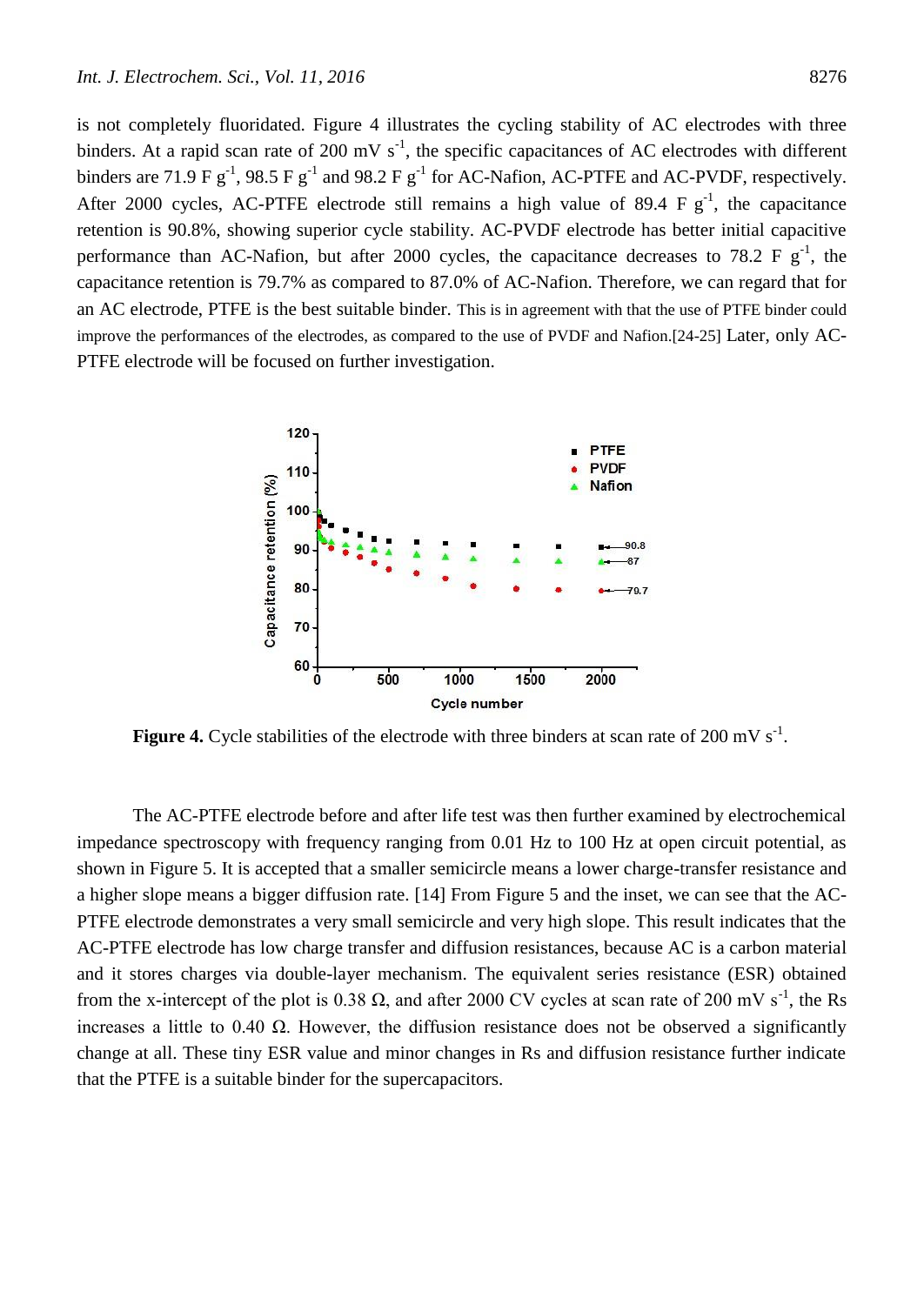

**Figure 5.** Nyquist plots of AC-PTFE (10 wt%) electrode.

**Table 2.** Rate capability of the AC-PTFE (10 wt%) electrode.

| Scan rate $(mV s^{-1})$            | 20    |       | 00    | 200   |
|------------------------------------|-------|-------|-------|-------|
| Specific capacitance (F $g^{-1}$ ) | 156.6 | 156.3 | .48.4 | 133.5 |
| Rate capability                    | 100%  | 99.2% | 93.4% | 83.8% |



**Figure 6.** CV curves of the AC-PTFE (10 wt%) electrode at different scan rates.

Eventually, the rate capability of the AC-PTFE (10 wt%) electrode will be studied by CV, the CV curves are shown in Figure 6. When the scan rate increases from 20 mV  $s^{-1}$  to 200 mV  $s^{-1}$ , CV curves display a rectangular shape which is typical for an electrical double-layer capacitor, and the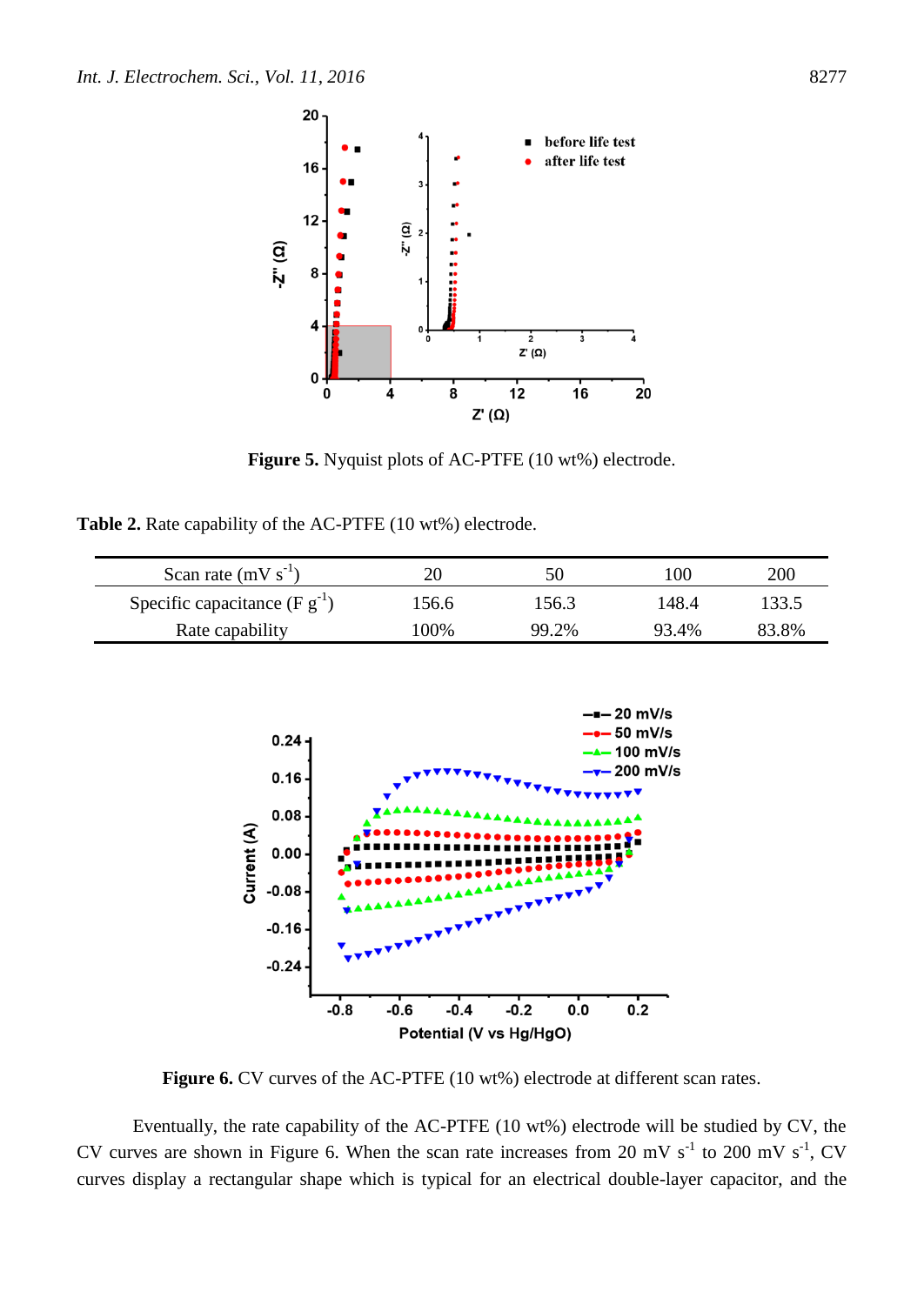shape is almost close to an ideal rectangular and does not change much with increase of scan rate, which means the Rs is quite small.[26] This is in consistent with the EIS result, that Rs is  $0.38 \Omega$ . The specific capacitance decreases from 156.6 F  $g^{-1}$  to 156.3 F  $g^{-1}$ , 148.4 F  $g^{-1}$  and 133.5 F  $g^{-1}$  as the scan rate increases from 20 mV s<sup>-1</sup> to 50 mV s<sup>-1</sup>, 100 mV s<sup>-1</sup> and 200 mV s<sup>-1</sup>, respectively. Accordingly, the rate capability decreases to 99.2%, 93.4%, and 83.8% with increase of the scan rate. The detailed results are listed in Table 2. This reveals the AC-PTFE electrode possesses an excellent rate performance.

## **4. CONCLUSIONS**

Three binders such as Nafion, PTFE and PVDF were investigated in this paper. Less content of PVDF is required in the electrode but its stability is not satisfied. Nafion and PTFE have the similar tendency with the content change. PTFE is the best suitable binder judged from the comprehensive electrochemical performances such as specific capacitance, stability and rate capability. The specific capacitance of AC-PTFE electrode reaches 156.6 F  $g^{-1}$  at scan rate of 20 mV s<sup>-1</sup> with PTFE content of 10wt%, and the rate capability can keep 99.2% when scan rate increases to 50 mV  $s^{-1}$ , 93.4% at 100  $mV s^{-1}$ , and 83.8% at 200 mV s<sup>-1</sup>. Therefore, PTFE is the best suitable binder for supercapacitors and the optimal content is 10 wt% to achieve the best electrochemical performances.

#### ACKNOWLEDGEMENTS

This work was supported by International Technology Collaboration of Chengdu Science and Technology Division, Open Project from State Key Lab of Catalysis (N-14-1), Scientific Research Foundation for Returned Scholars, Ministry of Education of China, the Technology Project of Education Department of Sichuan Province (13ZA0193), Youth Science and Technology Innovation Team of Electrochemistry for Energy Materials, Southwest Petroleum University (2015CXTD04).

## **References**

- 1. B.E. Conway, Electrochemical Supercapacitors: Scientific Fundamentals and Technological Applications, Kluwer Academic/Plenum Publisher, NewYork (1999).
- 2. E. Frackowiak, F. Beguin, *Carbon*, 39 (2001) 937.
- 3. D. Liu, Q. Zhang, P. Xiao, B.B. Garcia, Q. Guo, R. Champion, G. Cao, *Chem. Mater*, 20 (2008) 1376.
- 4. J. Vetter, P. Novák, M.R. Wagner, C. Veit, K.C. Möller, J.O. Besenhard, A. Hammouche, *J. Power Sources*, 147 (2005) 269.
- 5. J.H. Chae, G.Z. Chen, *Electrochim. Acta*, 86 (2012) 248.
- 6. Q.T. Qu, B. Wang, L.C. Yang, Y. Shi, S. Tian, Y. P. Wu, *Electrochem. Commun*, 10 (2008) 1652.
- 7. C.K. Subramaniam, C.S. Ramya, K. Ramya, *J. Applied Electrochem*, 41 (2011) 197.
- 8. M.P. Bichat, E. Raymundo-Piñero, F. Béguin, *Carbon*, 48 (2010) 4351.
- 9. S. Zhong, C. Zhan, D. Cao, *Carbon*, 85 (2015) 51.
- 10. P.F.R. Ortega, J.P.C. Trigueiro, G.G. Silva, R.L. Lavall, *Electrochim Acta*, 188 (2016) 809.
- 11. K. Fic, G. Lota, M. Meller, E. Frackowiak, *Energy & Environmental Sci*, 5 (2012) 5842.
- 12. J. Dong, Z. Wang, X. Kang, *Colloids and Surfaces A: Physicochem. Eng. Aspects*, 489 (2016) 282.
- 13. A. Laforgue, P. Simon, C. Sarrazin, J.F. Fauvarque, *J. Power Sources*, 80 (1999) 142.